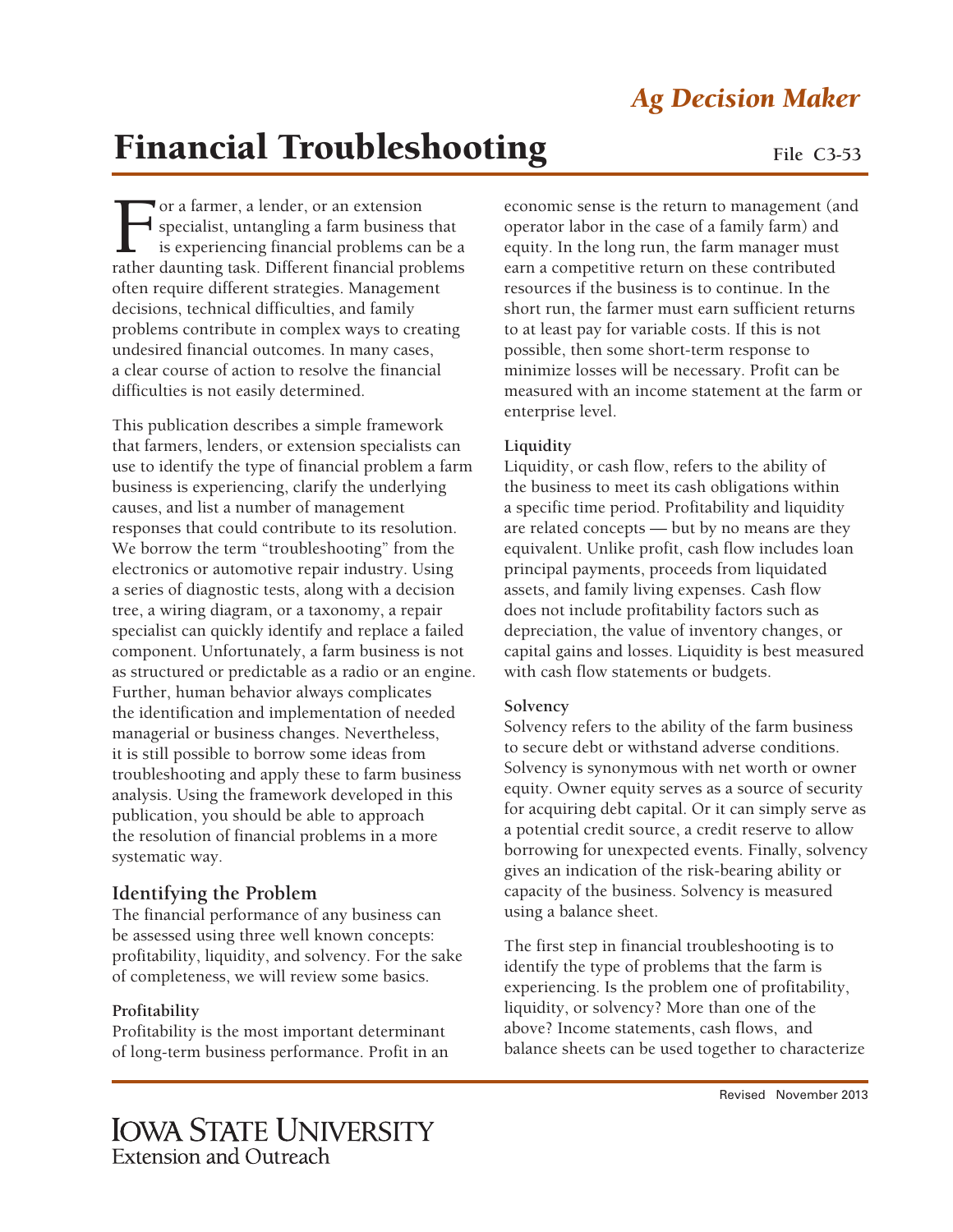the farm's financial performance. Several years of data summarized in a trend sheet provide an ideal measure. Failing that, a single year's financial statements can give some insight into the problem. Pro-forma financial statements calculated for a typical year can also help sort out the long-term problems from situations arising from a specific year.

#### **Identifying Potential Causes**

A farm that is experiencing financial difficulties is, in most cases, in that predicament for several reasons. It is extremely rare to find a situation where a single management problem or decision is the sole cause of poor financial performance. The consequences of financial difficulties will be low profitability, liquidity, or solvency. The underlying cause will generally be associated with one or more diagnostic or causative factors—efficiency, scale, and debt structure.

#### **Efficiency**

Efficiency, as used in this publication, refers to the observed relationship between inputs and outputs in the farm business. Efficiency can be measured in physical terms — crop yields, pigs per litter, rate of gain. Efficiency can also be examined using economic measures such as variable costs per acre or returns per dollar of feed fed. There are no perfect measures of efficiency. Normally you will have to examine several aspects of the business before a clear picture begins to emerge. Efficiency, to a large extent, is determined by the farmer's managerial and technical skills. In larger operations, efficiency will reflect the performance of the owner as well as hired managers and workers.

Farms with low efficiency will generally show below average profitability. In fact, efficiency and profitability are two sides to the same coin. Low returns and high costs can also affect liquidity. And in the long run, poor profitability translates into losses in earned equity and reduced solvency, although some farm businesses may have sufficient equity to withstand low efficiency for many years.

Improving efficiency, in the majority of cases, requires improving basic farm management and technical skills. This is not a simple thing to do. Detailed production records can help identify problem areas. Outside technical or managerial consultants or experienced specialists can also be helpful. In the end, improving efficiency means improving resource allocation, enterprise choice, and the motivation and coordination of farm employees.

#### **Scale**

Scale refers to the size of the farm business. Farms can be too large or too small. In large or complex operations, managerial control or input can be spread too broadly. The efficiency of the business suffers as a consequence. Scale problems occur more frequently with farm businesses that are too small. In particular, scale problems occur when the labor supply is large relative to the capacity of the farm to fully employ and support it. Even large complex farm businesses can have scale problems of this sort, such as when several families attempt to farm together. Small farms may also have higher production costs per unit because fixed investment costs are spread over relatively low output levels.

Scale can be assessed by determining the labor requirements for the farm and comparing that to the existing labor supply after making allowances for off-farm work. Other labor-based measures of scale include sales per worker or workers per acre. A similar set of measures can be developed for the capital stock—investment per acre, per animal produced, or per worker.

Full employment is, in most cases, necessary to ensure an acceptable standard of living. If labor is in excess, the dollars withdrawn for wages or family living expenses can adversely affect the profitability and liquidity of the farm business. If the scale of a business is inadequate—in other words the farm is too small relative to its labor supply— a number of options can be considered. The labor supply can be reduced through off-farm employment or by elimination of hired or family employees. Or labor utilization can be increased through expansion—by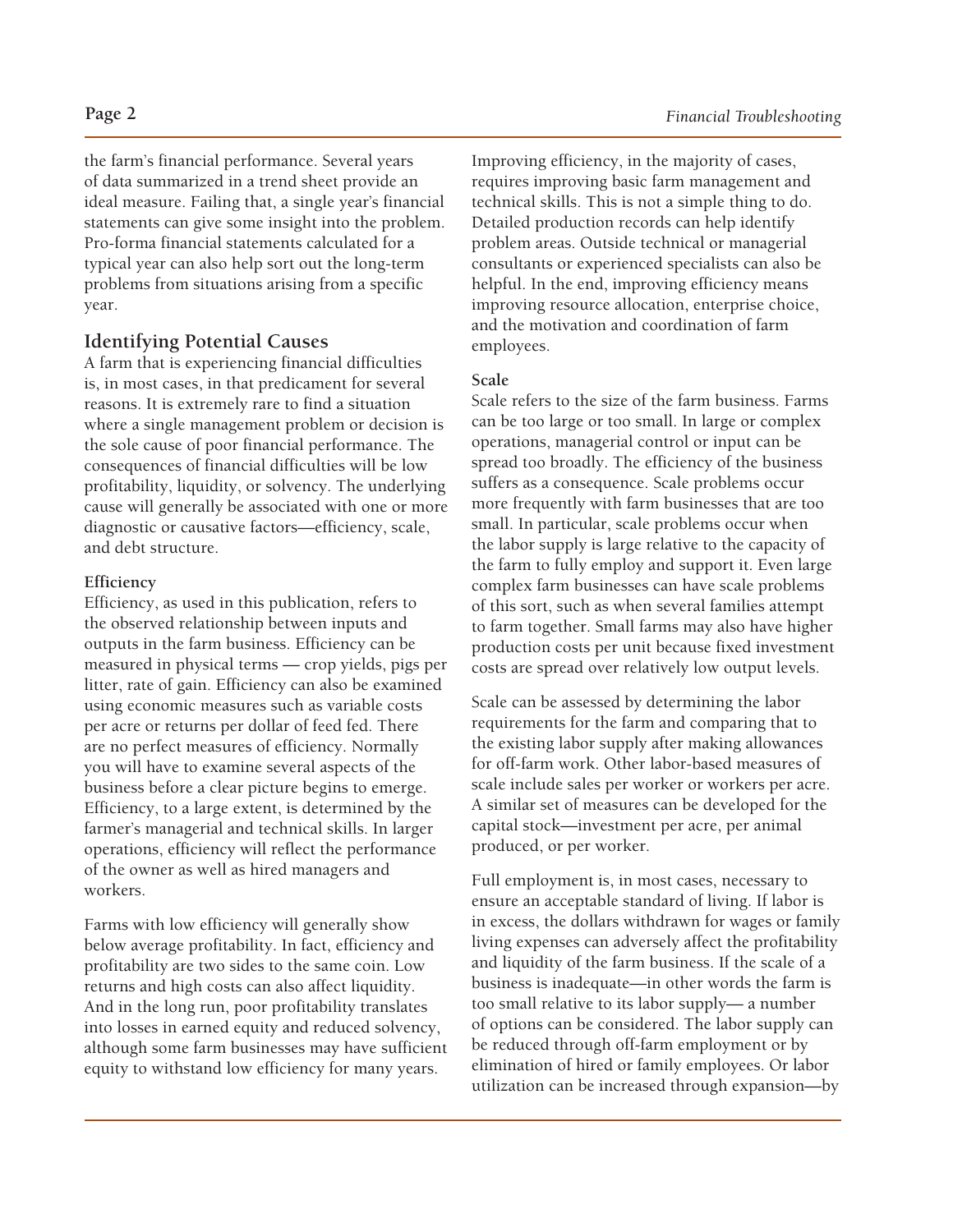purchasing or leasing additional assets, shifting to more labor-intensive enterprises, or attempting to improve productivity through more intensive management.

#### **Debt Structure**

Debt structure refers to the amount of outstanding debt, its term, and cost. A farm can have too little debt, which limits its size, efficiency, growth, and earning capacity. For the most part, however, debt structure problems arise when the debt load is excessive, too costly, or must be paid off over too short a term.

Debt structure influences profitability through interest costs, liquidity through debt servicing requirements, and solvency through the value of the assets available to secure the farm's liabilities. Some debt structure problems are relatively easy to resolve — for example, lengthening loan terms to improve cash flow. Most, however, involve adjustment in the asset or liability structure of the business. Farmers might sell assets and reduce liabilities. Or they may simply attempt to eliminate assets that have debt service requirements in excess of their cash generating potential. Lenders in certain situations may be willing to consider debt write-off, forbearance on interest or principal payments, or sale-lease back options. Adjustment of debt structure usually requires a negotiated settlement between borrower and lender.

#### **Troubleshooting with a Diagnostic Tree**

Figure 1, on page 4, sketches out a diagnostic tree or procedure that involves examining the efficiency, scale, and debt structure of a farm business. In the interest of simplicity, the analyst decides whether or not the factor is "OK" or "not OK" at each node (oval) in the diagnostic tree. Clearly this oversimplifies the process. But it does demonstrate the interrelationship of efficiency, scale, and debt structure and the adjustment strategies that might be appropriate to remedy each problem.

The diagnostic tree also implies that a range of specific management options or adjustments exists for farms on each branch. A farm business with acceptable efficiency but unacceptable scale and debt load faces choices that are quite different from a farm with poor efficiency, acceptable scale, and unacceptable debt load. Further, there is always a question of order or priority in attempting to resolve financial problems. Which problem should be fixed first? In Table 1, several management options are presented for each branch on the diagnostic tree. The lists are by no means exhaustive. They simply illustrate ways in which profitability, liquidity, or solvency problems might be resolved, given the farm's efficiency, scale, and debt structure.

#### **Summary**

Troubleshooting a farm business requires an orderly approach, good data, and occasional intuitive leaps of faith. The procedure outlined in this publication helps the analyst go from symptoms to cause to cure. The difficulty, however, is that poor financial performance can be caused by several interacting factors. And the resolution of the problems will, in most cases, reflect the unique situation of a given farm business. This suggests that effective troubleshooting involves more than rules of thumb or simple financial guidelines. Appropriate financial analysis can only come from careful attention to the resources and needs of the individual farm family.

#### **Related Publications**

**Iowa Farm Costs and Returns,**  *AgDM Information File C1-10* 

**Financial Performance Measures,**  *AgDM Information File C3-55*

**Farm Financial Statements,**  *AgDM Information File C3-56*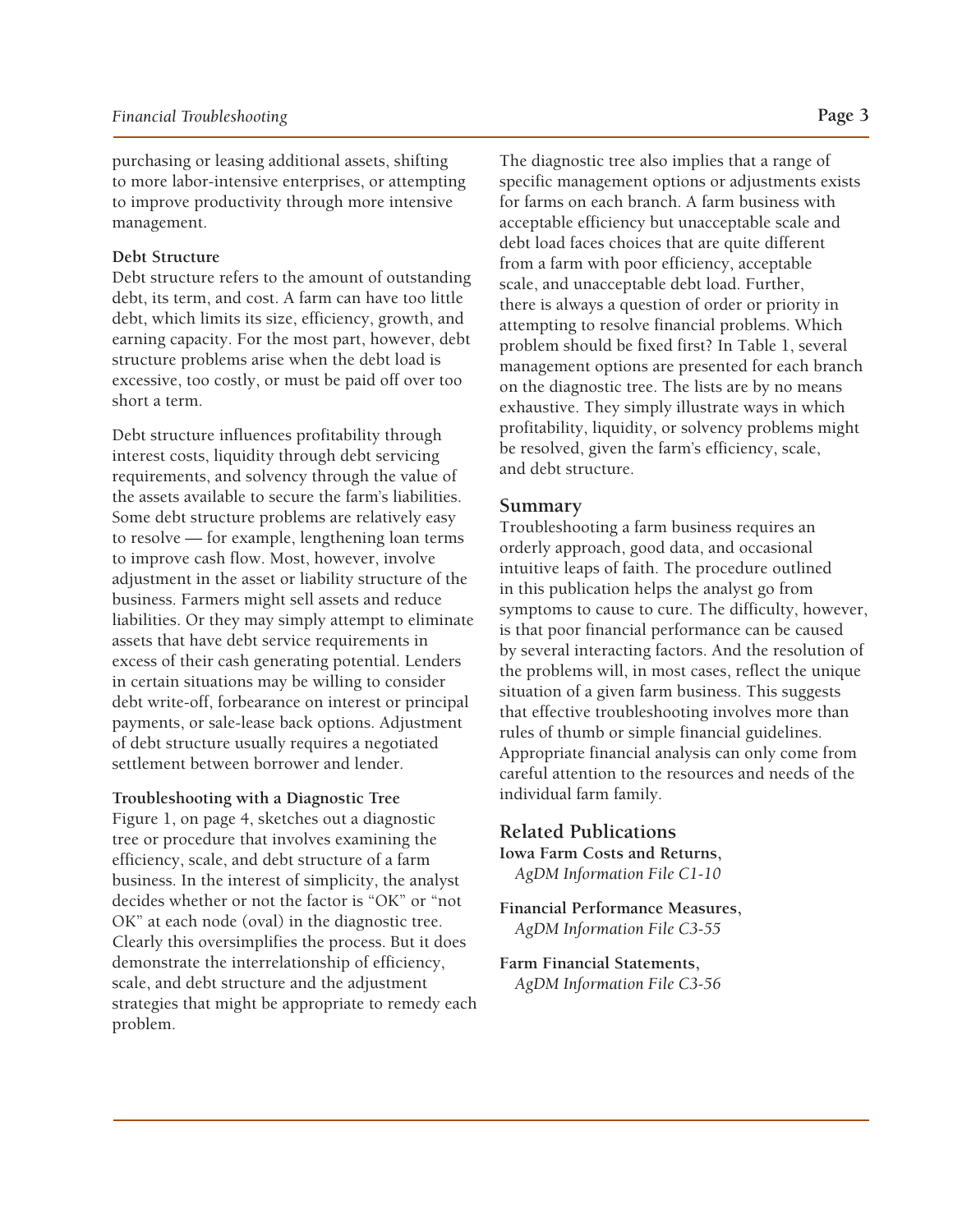

**Page 4**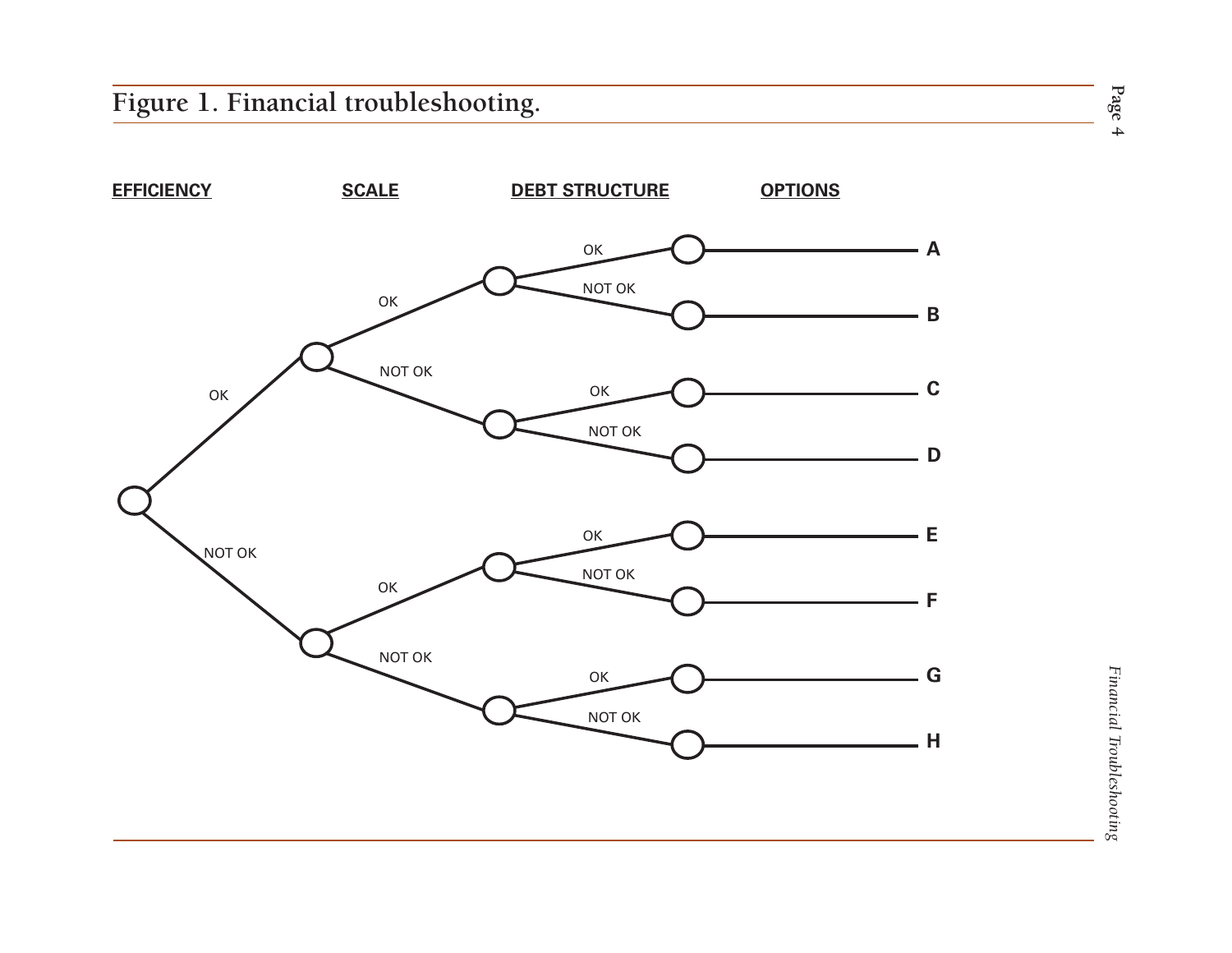# **Table 1. Financial troubleshooting.**

| <b>Diagnostic factors</b> |           |                             |               | <b>Options</b>                                                                                                                                                                                                                                                                                                                                                                                                                                                                                             |  |
|---------------------------|-----------|-----------------------------|---------------|------------------------------------------------------------------------------------------------------------------------------------------------------------------------------------------------------------------------------------------------------------------------------------------------------------------------------------------------------------------------------------------------------------------------------------------------------------------------------------------------------------|--|
| <b>Efficiency</b>         |           | <b>Debt</b><br><b>Scale</b> |               |                                                                                                                                                                                                                                                                                                                                                                                                                                                                                                            |  |
| А.                        | OK        | OK                          | OK            | 1) Review financial performance annually<br>2) Keep current on new technology<br>3) Tell them they are doing a good job<br>4) Potential for expansion<br>5) Also look at off-farm investments                                                                                                                                                                                                                                                                                                              |  |
| <b>B.</b>                 | <b>OK</b> | <b>OK</b>                   | <b>Not OK</b> | 1) Restructure debt-lengthen term or reduce interest rate to<br>improve cash flow<br>2) Sell assets to reduce debt<br>3) Reduce debt through "shelving" or write-off<br>4) Chapter 12 bankruptcy                                                                                                                                                                                                                                                                                                           |  |
| C.                        | OK        | <b>Not OK</b>               | OK            | 1) Cash flow problems will develop unless scale problem is<br>addressed<br>2) Expand by adding enterprise or expanding existing<br>enterprises-use records to make expansion decision<br>3) Custom crop farming, custom livestock feeding<br>4) Are they using their resources fully-machinery, labor?<br>5) Do they have the management ability and emotional<br>stability to handle the additional stress of expansion?<br>6) Off-farm income-will this affect their efficiency in farming?<br>7) Retire |  |
| D.                        | OK        | <b>Not OK</b>               | <b>Not OK</b> | 1) Often a young farm family<br>2) Tell them they are doing a good management job<br>3) Least costly way of expansion-rent additional land or<br>facilities or custom feed livestock-crop-share rent vs. cash<br>rent, custom crop farming<br>4) Off-farm income-will this reduce their efficiency?<br>5) Scale back and obtain off-farm income<br>6) Take Chapter 7 and start again                                                                                                                       |  |